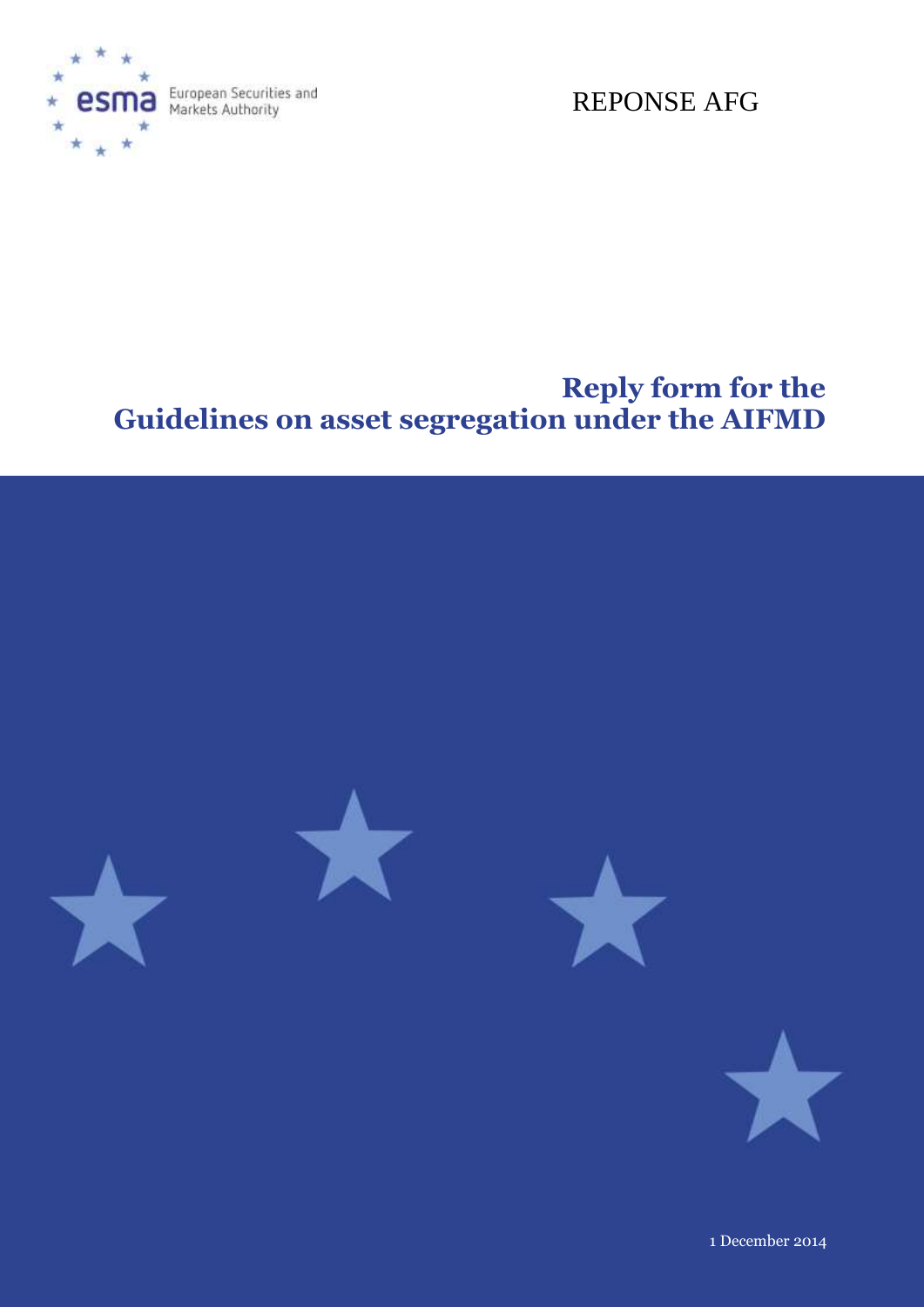



## **Responding to this paper**

The European Securities and Markets Authority (ESMA) invites responses to the specific questions listed in the ESMA Consultation Paper - Guidelines on asset segregation under the AIFMD, published on the ESMA website.

### *Instructions*

Please note that, in order to facilitate the analysis of the large number of responses expected, you are requested to use this file to send your response to ESMA so as to allow us to process it properly. Therefore, please follow the instructions described below:

- i. use this form and send your responses in Word format;
- ii. do not remove the tags of type  $\leq$  ESMA\_QUESTION G\_AIFMD\_1> i.e. the response to one question has to be framed by the 2 tags corresponding to the question; and
- iii. if you do not have a response to a question, do not delete it and leave the text "TYPE YOUR TEXT HERE" between the tags.

Responses are most helpful:

- i. if they respond to the question stated;
- ii. contain a clear rationale, including on any related costs and benefits; and
- iii. describe any alternatives that ESMA should consider

#### **Naming protocol:**

In order to facilitate the handling of stakeholders responses please save your document using the following format:

ESMA CE G AIFMD NAMEOFCOMPANY NAMEOFDOCUMENT.

E.g. if the respondent were ESMA, the name of the reply form would be ESMA\_CE\_G\_AIFMD AIXX\_REPLYFORM or ESMA\_CE\_G\_AIFMD\_AIXX\_ANNEX1

Responses must reach us by **30 January 2015**.

All contributions should be submitted online at **[www.esma.europa.eu](http://www.esma.europa.eu/)** under the heading 'Your input/Consultations'.

#### *Publication of responses*

All contributions received will be published following the end of the consultation period, unless otherwise requested. **Please clearly indicate by ticking the appropriate checkbox in the website submission form if you do not wish your contribution to be publicly disclosed. A standard confidentiality statement in an email message will not be treated as a request for non-disclosure.** Note also that a confidential response may be requested from us in accordance with ESMA's rules on access to documents. We may consult you if we receive such a request. Any decision we make is reviewable by ESMA's Board of Appeal and the European Ombudsman.

#### *Data protection*

Information on data protection can be found at [www.esma.europa.eu](http://www.esma.europa.eu/) under the heading 'Disclaimer'.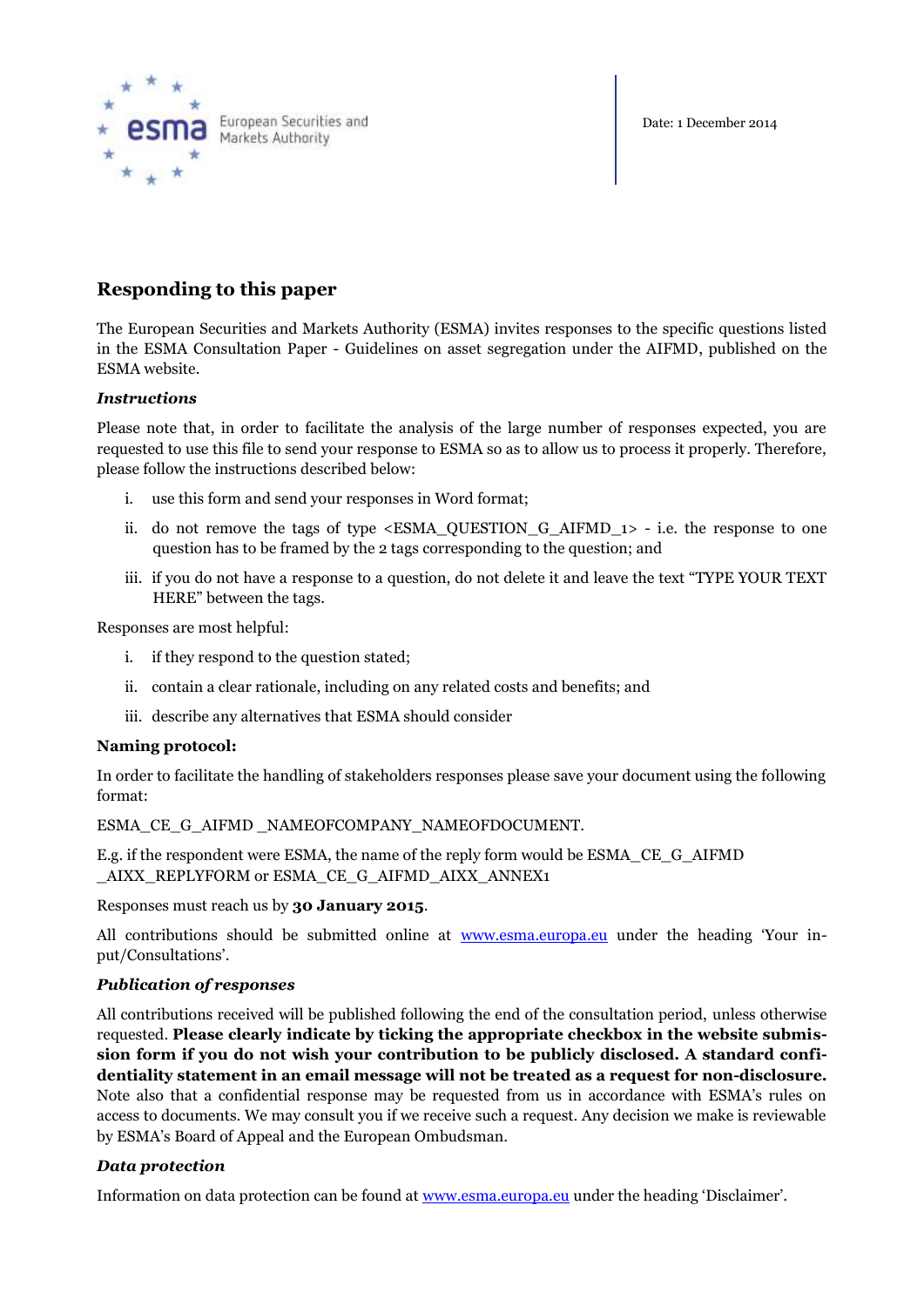

#### **Q1:Which of the two identified options do you prefer?**

#### <ESMA\_QUESTION\_G\_AIFMD\_1>

French asset managers have a clear preference for option 1 that really implements individual segregation at the level of the sub-custodian and enables an immediate identification of holdings per depositary. It protects the fund holders from any contagion and negative impact in case of default of another depositary that would use the same sub-custodian or delegate custodian. AIFs are of very different nature and risk profiles and depositaries as well may not have the same level of financial and operational strength in different countries. Thus, in our view it is a good policy to separate holdings per initial depositary in order for the fund manager to be immune from a risk arising from a fellow depositary (which is totally unknown to him) acting for other AIFs and that might default. Some may argue that it is the depositary's responsibility to safe keep assets and that it is irrelevant for the asset manager to worry about the segregation at the level of the sub-custodian. We do not agree as there is a real difference between immediate knowledge of one's position and long procedures to get confirmation of the reality of the assets when merged with accounts of other master custodians. The more so if the chain goes one or several steps further with subdelegates.

In addition, we consider that Article 99 of the implementing regulation does not allow option 2. Indeed this text states that the third party has to distinguish assets of the dépositary's AIFs from "its own assets, assets of its other client,.." .According to our reading of this article, another dépositary is "another client" of the third party. Also the second option mixing assets coming from different depositaries does not comply with the Level 2 Regulation.

In the end we believe that it will be inappropriate having a difference between segrégation under AIFM and segregation under UCITS V (art. 22bis 3. c).

Therefore, option 1 appears as the only workable compromise between the five options (notwithstanding, the fith option offfering the highest segregation level should be open only in specific cases (see questions 2 and 5 below)

<ESMA\_QUESTION\_G\_AIFMD\_1>

#### **Q2: Would you suggest any alternative option which is compatible with the AIFMD and its implementing measures? If yes, please provide details.**

#### <ESMA\_QUESTION\_G\_AIFMD\_2>

We believe that ESMA should explicit the fact that the guidelines develop the minimum requirement under AIFMD and leave it to AIFs and their managers to implement stricter rules, for example option 5 discussed under question 5 below.

<ESMA\_QUESTION\_G\_AIFMD\_2>

#### **Q3: Do you have knowledge of the impact that each of the two options identified would have on your business in terms of restructuring of existing delegation arrangements in Europe and third countries? Please quantify the one-off and ongoing costs as well as the type of costs for each of the two options or any alternative option that you may prefer.**

#### <ESMA\_QUESTION\_G\_AIFMD\_3>

AFG's members do not believe that depositaries should bear extra cost for segregation of their AIF's clients' assets in the book of their sub-custodian. They will have to change their arrangements with their delegates but, in any case, AIFMD requires them to do so. On a running basis, we even consider that option 1 will help reconciliations and produce a gain of time and energy for a limited initial investment. <ESMA\_QUESTION\_G\_AIFMD\_3>

**Q4: Do you see merit in foreseeing a specific treatment for certain types of arrangement (e.g. collateral management arrangements)? If yes, please specify how your proposal would ensure compliance with the relevant requirements of the AIFMD and Level 2 Regulation.**

<ESMA\_QUESTION\_G\_AIFMD\_4>